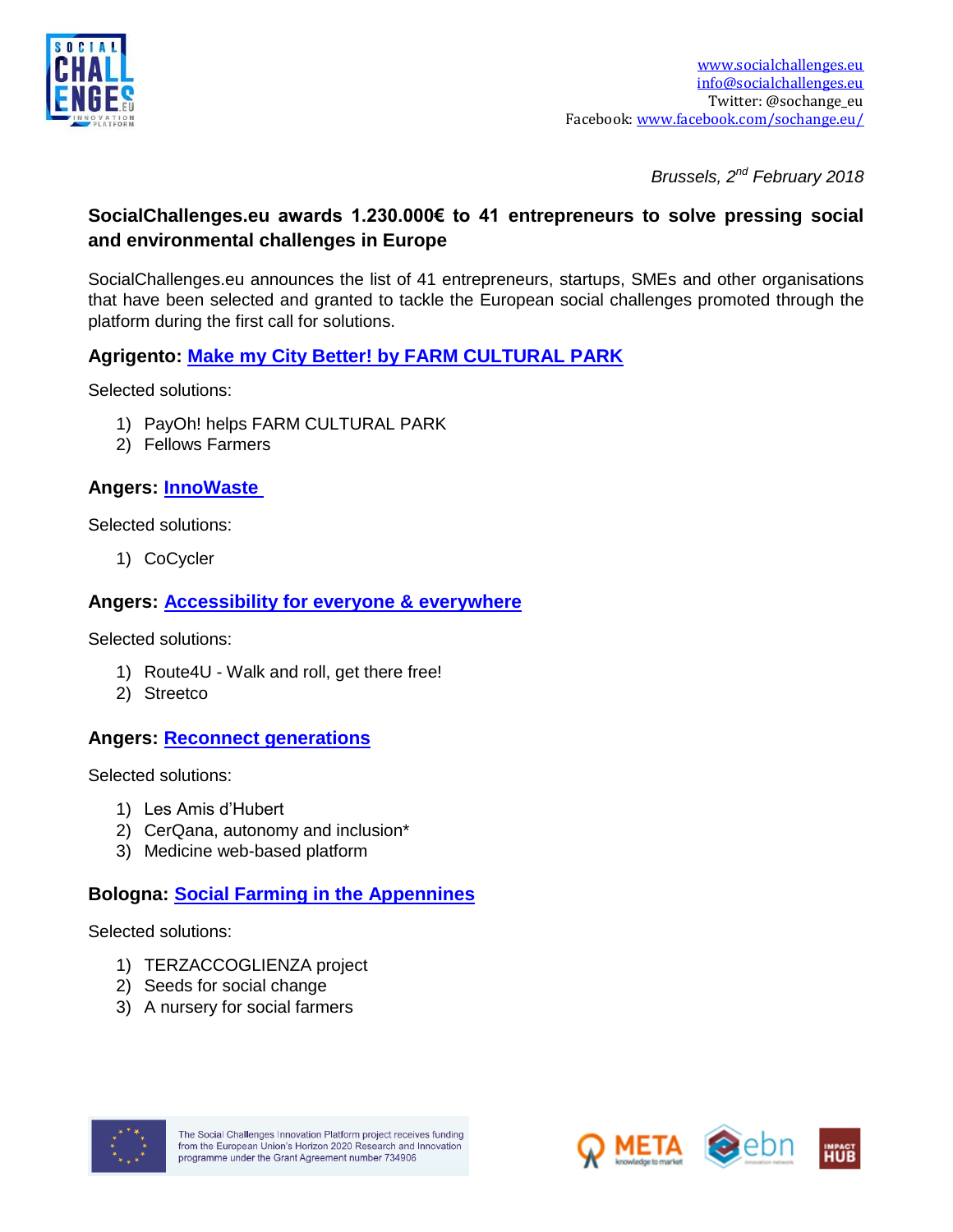

#### **Budapest: [Collaborative Research](https://www.socialchallenges.eu/city/18/Challenges/40)**

Selected solutions:

- 1) DIY Science Lab
- 2) Informed Problems, Research, Solutions (I-PRS)

### **Castelo Branco: [Services to elderly people located in low density territories](https://www.socialchallenges.eu/city/28/Challenges/38)**

Selected solutions:

- 1) CerQana, autonomy and inclusion\*
- 2) Smart Help Assistant

### **Castelo Branco: [Nutrition](https://www.socialchallenges.eu/city/28/Challenges/38) Programme**

*No solutions selected*

**Coventry: Food poverty - [managing surplus food](https://www.socialchallenges.eu/city/26/Challenges/22)**

Selected solutions:

1) FEDET: FEeDing Communities Empowering Technology

#### **Leeuwarden: [From Pubs to Hubs! Local pubs for rural economy](https://www.socialchallenges.eu/city/22/Challenges/28)**

Selected solutions:

1) Pubs, key to a familiar neighbourhood

### **Leeuwarden: [Sustainable care system for the elderly in small settlements](https://www.socialchallenges.eu/city/22/Challenges/33)**

Selected solutions:

- 1) TANGO
- 2) Patyna Future Proof

### **Leeuwarden: [Find & trigger hidden entrepreneurship](https://www.socialchallenges.eu/city/22/Challenges/34)**

Selected solutions:

- 1) Alumni giving back
- 2) Libraries help visualizing hidden entrepreneurship

### **Leeuwarden: [Integration and economic independence of immigrants](https://www.socialchallenges.eu/city/22/Challenges/35)**

Selected solutions:

- 1) Future you!
- 2) Up



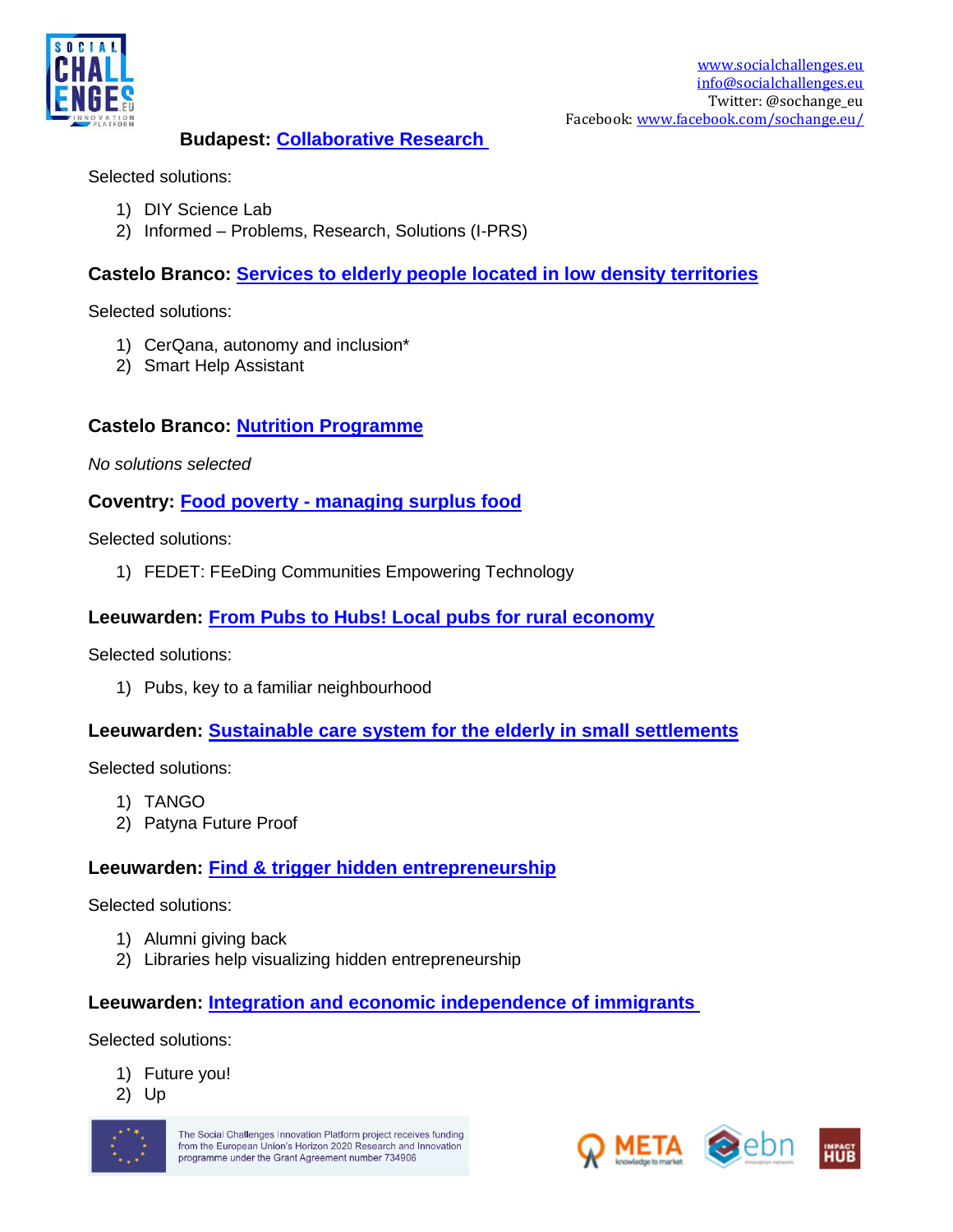

### **Leeuwarden: [Braindrain in Friesland](https://www.socialchallenges.eu/city/22/Challenges/36)**

Selected solutions:

1) Backstage.Network

# **London: [Level the playing field for vision impaired students](https://www.socialchallenges.eu/city/12/Challenges/48)**

Selected solutions:

1) Feelif - Feeling Life

### **Manchester: [Breaking the cycle of homelessness](https://www.socialchallenges.eu/city/32/Challenges/49)**

Selected solutions:

- 1) Change Please
- 2) SHADES TOUR Manchester\*

# **Munich: [Climate Protection Now!](https://www.socialchallenges.eu/city/17/Challenges/37)**

Selected solutions:

- 1) GREENAPES in Munich now!
- 2) Solar power for people living in city apartments

# **Naples: [Connect Migrants to the Business Community](https://www.socialchallenges.eu/city/34/Challenges/45)**

Selected solutions:

1) Connect Café Naples

### **Narbonne: [Water consumption savings](https://www.socialchallenges.eu/city/29/Challenges/16)**

Selected solutions:

1) global pipe inspection with an innovative probe

# **Narbonne: [Interactive Application:Health/Territorial Well-Being](https://www.socialchallenges.eu/city/29/Challenges/17)**

*No Solutions Selected* 

# **Nicosia: [Nicosia Old City Challenge](https://www.socialchallenges.eu/city/27/Challenges/26)**

Selected solutions:

- 1) QuietCity
- 2) SYNDRAMO solution